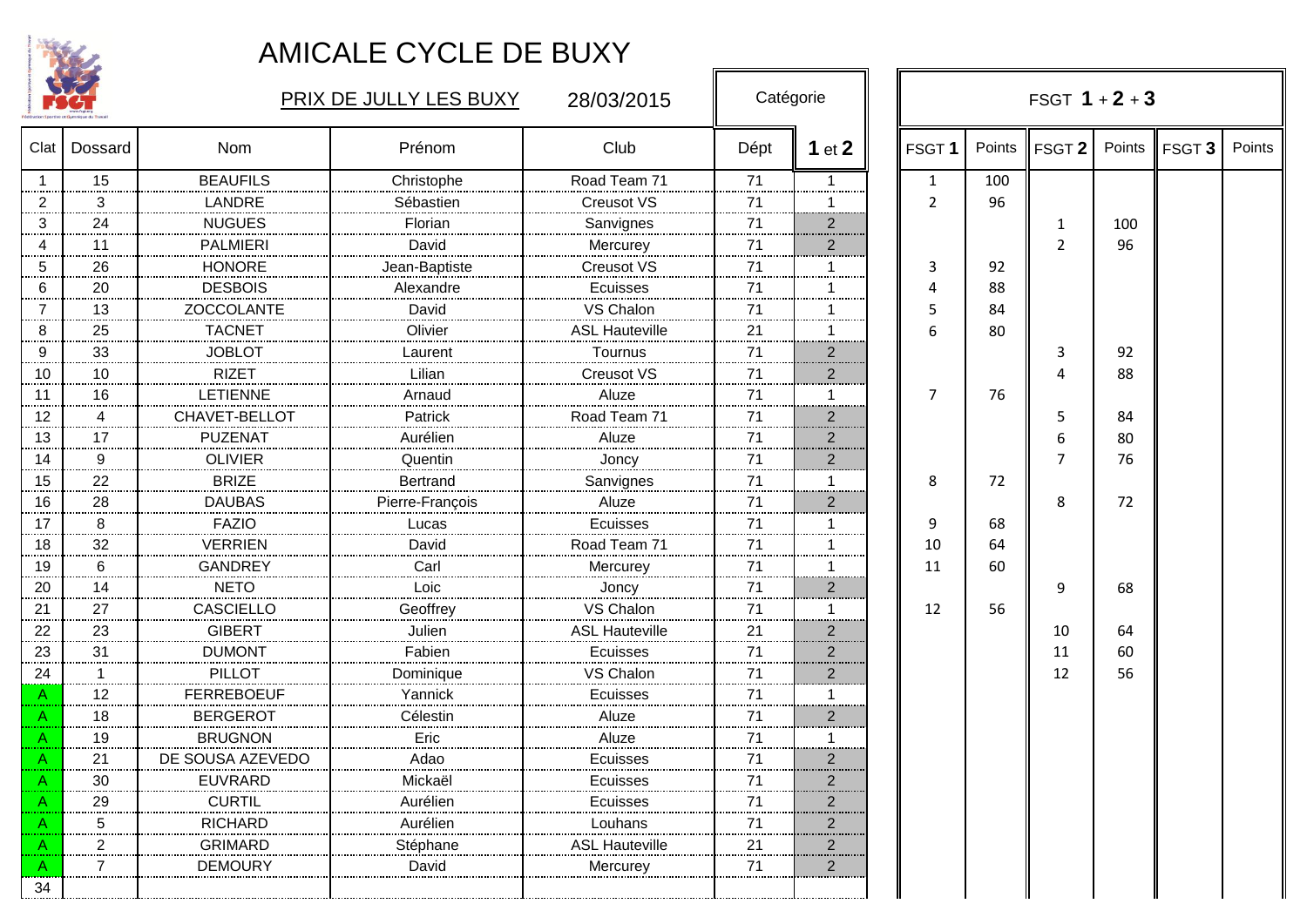

|      |         |                   | <b>PRIX DE JULLY LES BUXY</b> | 28/03/2015                |                | Catégorie | FSGT 3            |        | FSGT 4 |        |
|------|---------|-------------------|-------------------------------|---------------------------|----------------|-----------|-------------------|--------|--------|--------|
| Clat | Dossard | Nom               | Prénom                        | Club                      | Dépt           | 3         | FSGT <sub>3</sub> | Points | FSGT 4 | Points |
|      | 75      | <b>MAILLOT</b>    | Pierre                        | Road Team 71              | 71             | 3         | $\mathbf{1}$      | 100    |        |        |
| 2    | 71      | <b>PAULIN</b>     | Jean-Marc                     | <b>Ecuisses</b>           | 71             | 3         | 2                 | 96     |        |        |
| 3    | 82      | <b>BERTHAULT</b>  | Sylvain                       | <b>ASL Hauteville</b>     | 21             | 3         | 3                 | 92     |        |        |
|      | 76      | <b>GIROUD</b>     | <b>Thierry</b>                | Road Team 71              | 71             | 3         | Δ                 | 88     |        |        |
| 5    | 54      | <b>ROYER</b>      | Clément                       | St-Martin en Br.          | 71             | 3         | 5                 | 84     |        |        |
| 6    | 58      | <b>AUCLERC</b>    | Philippe                      | St-Martin en Br.          | 71             | З         | 6                 | 80     |        |        |
| 7    | 84      | <b>CURTIL</b>     | Denis                         | Ecuisses                  | 71             | 3         | 7                 | 76     |        |        |
| 8    | 62      | LEJEUNE           | Sylvain                       | Flacé                     | 71             | 3         | 8                 | 72     |        |        |
| 9    | 79      | <b>PRUNEL</b>     | Lilian                        | Sanvignes                 | 71             |           | 9                 | 68     |        |        |
| 10   | 80      | <b>PATINGRE</b>   | Thierry                       | Sanvignes                 | 71             |           | 10                | 64     |        |        |
| 11   | 85      | <b>PINDON</b>     | David                         | <b>Buxy</b>               | 71             | 3         | 11                | 60     |        |        |
| 12   | 68      | <b>FAZIO</b>      | Saverio                       | Ecuisses                  | 71             | 3         | 12                | 56     |        |        |
| 13   | 88      | <b>BUTTARD</b>    | Manuel                        | Verdun                    | 71             | 3         | 13                | 52     |        |        |
| 14   | 72      | <b>MAUREL</b>     | Maxime                        | Aluze                     | 71             | 3         | 14                | 48     |        |        |
| 15   | 51      | <b>DELBLOUWE</b>  | Christophe                    | Sanvignes                 |                | 3         | 15                | 44     |        |        |
| 16   | 89      | <b>PONCET</b>     | Sébastien                     | Joncy                     | 71             |           | 16                | 40     |        |        |
| 17   | 56      | <b>GUILLET</b>    | Olivier                       | <b>ASPTT Chalon</b>       | 71             |           | 17                | 36     |        |        |
| 18   | 69      | <b>RETHORE</b>    | Guillaume                     | Mercurey                  | 71             | 3         | 18                | 32     |        |        |
| 19   | 65      | <b>MARTIN</b>     | Grégory                       | <b>ECO Villeurbannais</b> | 69             | 3         | 19                | 28     |        |        |
| 20   | 63      | <b>TREMEAUX</b>   | Jean-Luc                      | Aluze                     | 71             |           | 20                | 24     |        |        |
| 21   | 73      | <b>TALMARD</b>    | Gérald                        | Flacé                     | 71             |           | 21                | 20     |        |        |
| 22   | 87      | <b>THIERRY</b>    | Benoit                        | Sanvignes                 | 71             | 3         | 22                | 16     |        |        |
| 23   | 64      | <b>CARNET</b>     | Thierry                       | VS Chalon                 | 71             | 3         | 23                | 12     |        |        |
| 24   | 57      | <b>BONDETTI</b>   | Aldo                          | <b>VC Corbas</b>          | 69             | 3         | 24                | 8      |        |        |
| 25   | 81      | <b>FOUILLOUX</b>  | Thierry                       | Road Team 71              | 71             |           | 25                | 4      |        |        |
| 26   | 70      | <b>NUGUES</b>     | Pascal                        | <b>Tramayes</b>           | $71$           | 3         | 26                |        |        |        |
| 27   | 66      | <b>DESPRES</b>    | David                         | Mercurey                  | 71             | З         | 27                |        |        |        |
| 28   | 61      | <b>BERNET</b>     | Jacques                       | Flacé                     | 71             | 3         | 28                |        |        |        |
| 29   | 55      | <b>DESMARIS</b>   | Claude                        | Tournus                   | 71             | 3         | 29                |        |        |        |
| 30   | 78      | <b>DEMORTIERE</b> | Rémy                          | Sanvignes                 | $71$           | 3         | 30                |        |        |        |
| 31   | 74      | <b>AZAIS</b>      | Olivier                       | Flacé                     | 71             | 3         | 31                |        |        |        |
| 32   | 59      | <b>AUCLERC</b>    | Lucas                         | St-Martin en Br.          | 71             | 3         | 32                |        |        |        |
| 33   | 86      | <b>DA SILVA</b>   | Manuel                        | Tournus                   | $\frac{71}{2}$ | 3         | 33                |        |        |        |
| 34   | 52      | <b>DESMARIS</b>   | Ludovic                       | Joncy                     | 71             | 3         | 34                |        |        |        |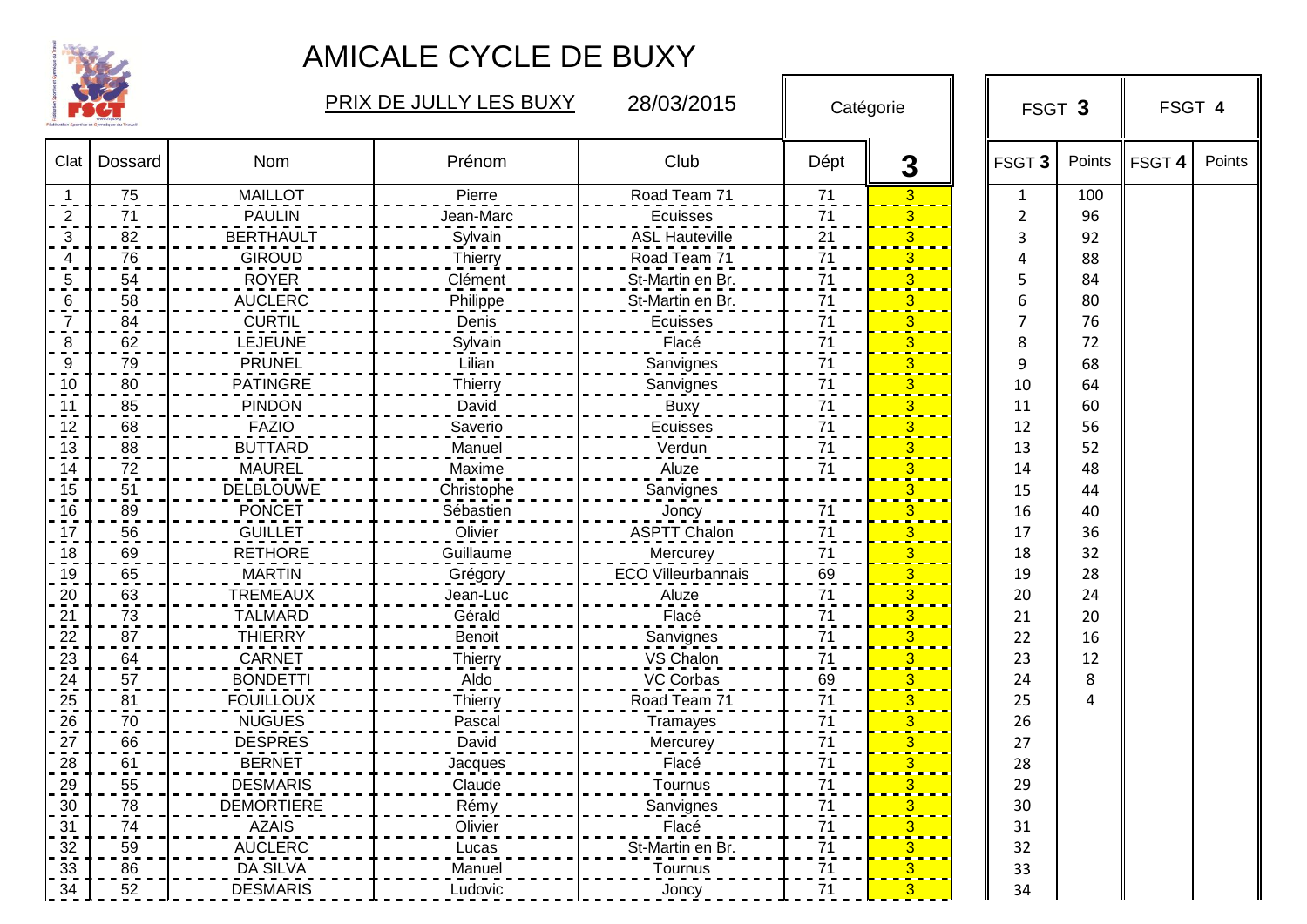

|    | $\rightarrow$<br>Sportive et Gymnigue du Trava |                  | PRIX DE JULLY LES BUXY | 28/03/2015   | Catégorie |   |               |        | FSGT 3        |        | FSGT 4 |  |
|----|------------------------------------------------|------------------|------------------------|--------------|-----------|---|---------------|--------|---------------|--------|--------|--|
|    | Clat   Dossard                                 | Nom              | Prénom                 | Club         | Dépt      | Ø | <b>FSGT 3</b> | Points | <b>FSGT 4</b> | Points |        |  |
|    | 60                                             | <b>DUPONT</b>    | Frédéric               | Flacé        |           |   |               |        |               |        |        |  |
|    | 53                                             | <b>REBILLARD</b> | Stéphane               | Mercurey     |           |   |               |        |               |        |        |  |
|    | 67                                             | QUIGNARD         | Christophe             | VC Chatillon | 21        |   |               |        |               |        |        |  |
|    | 77                                             | <b>PAGE</b>      | Thiebault              | Tournus      |           |   |               |        |               |        |        |  |
|    | 83                                             | <b>BIDAUT</b>    | Maxime                 | VS Chalon    | 71        |   |               |        |               |        |        |  |
| 40 |                                                |                  |                        |              |           |   |               |        |               |        |        |  |
| 41 |                                                |                  |                        |              |           |   |               |        |               |        |        |  |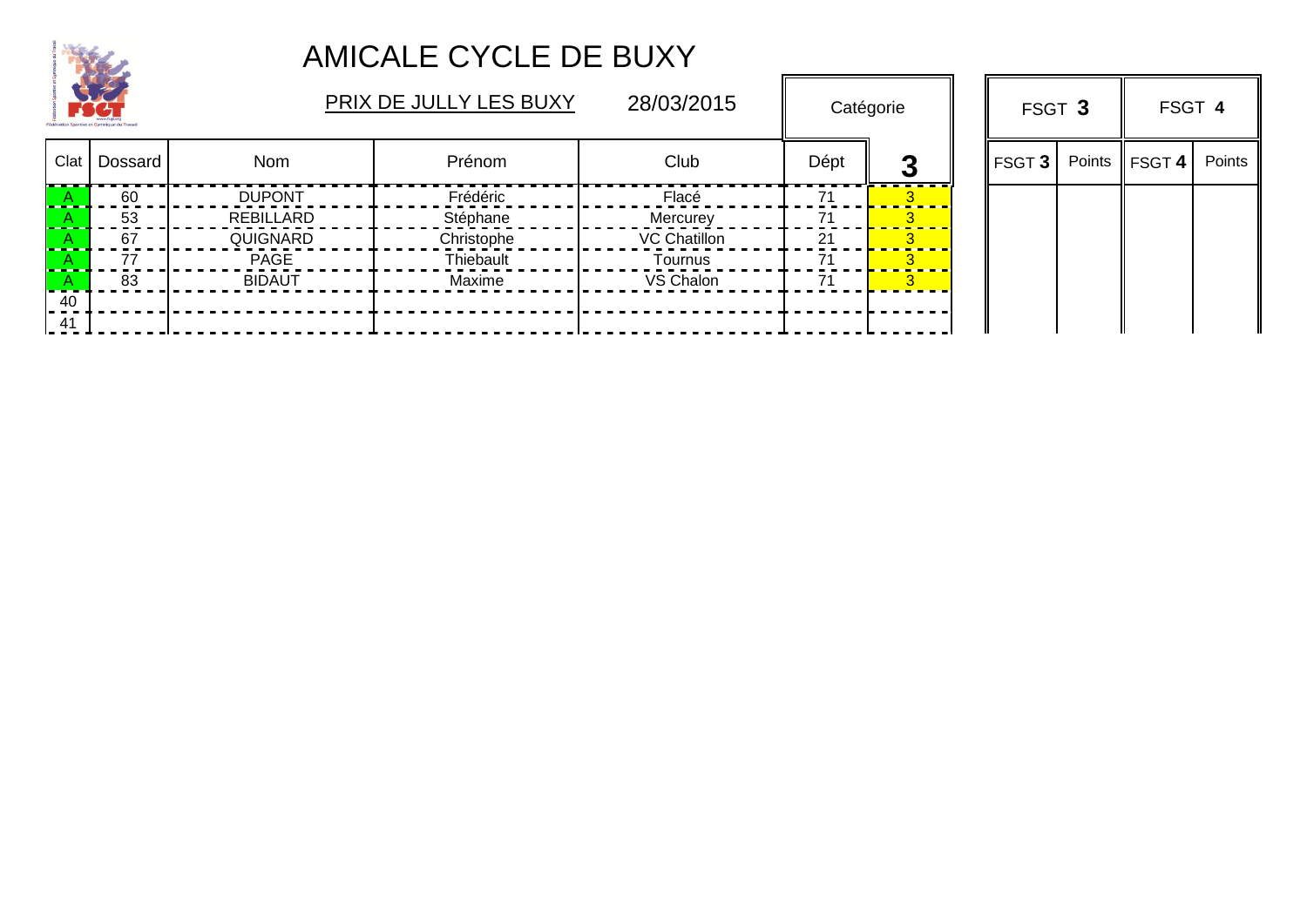

|                |                |                   | PRIX DE JULLY LES BUXY | 28/03/2015              | Catégorie                   |   |                   | FSGT 4         |        | FSGT 5 |
|----------------|----------------|-------------------|------------------------|-------------------------|-----------------------------|---|-------------------|----------------|--------|--------|
| Clat           | Dossard        | Nom               | Prénom                 | Club                    | Dépt                        | 4 | FSGT <sub>4</sub> | Points         | FSGT 5 | Points |
|                | 21             | <b>JUSSELIN</b>   | Théo(cadet)            | <b>Creusot Cyclisme</b> | 71                          |   | $\mathbf{1}$      | 100            |        |        |
| $\overline{2}$ | 9              | <b>RAGAINE</b>    | Dimitri                | St-Martin en Br.        | 71                          | 4 | $\overline{2}$    | 96             |        |        |
| 3              | 11             | <b>BRUNO</b>      | Antoine(cadet)         | Mercurey                | 71                          |   | 3                 | 92             |        |        |
| 4              | $\overline{2}$ | <b>HERMANT</b>    | Christophe             | Tournus                 | $\overline{7}$ <sup>1</sup> |   | Δ                 | 88             |        |        |
| 5              | 6              | <b>TRANCHANT</b>  | Régis                  | VS Chalon               | 71                          | 4 | 5                 | 84             |        |        |
| 6              | 22             | <b>LEGER</b>      | Clément                | St-Martin en Br.        | 71                          | Δ | 6                 | 80             |        |        |
| $\overline{7}$ | 36             | <b>ENAULT</b>     | Thierry                | <b>VSC Beaunois</b>     | $\overline{21}$             |   | 7                 | 76             |        |        |
| 8              | 12             | <b>DAUBAS</b>     | Jean-Pierre            | VS Chalon               | $\overline{71}$             |   | 8                 | 72             |        |        |
| 9              | 26             | <b>CHARLOT</b>    | Denis                  | Flacé                   | 71                          |   | 9                 | 68             |        |        |
| 10             | 15             | DE LAURO          | Joseph                 | CC Chalon               | 71                          |   | 10                | 64             |        |        |
| 11             | 37             | <b>MICHALEC</b>   | Arnaud                 | Sanvignes               | 71                          |   | 11                | 60             |        |        |
| 12             | 33             | <b>NECTOUX</b>    | Gérard                 | Joncy                   | 71                          | 4 | 12                | 56             |        |        |
| 13             | 31             | <b>BARBIER</b>    | Philippe               | Joncy                   | 71                          | 4 | 13                | 52             |        |        |
| 14             | 29             | <b>PANZA</b>      | Christophe             | Joncy                   | 71                          |   | 14                | 48             |        |        |
| 15             | 24             | <b>PAITRY</b>     | Maryan                 | Flacé                   | 71                          |   | 15                | 44             |        |        |
| 16             | 14             | <b>KANEL</b>      | Aurélien               | VS Chalon               | 71                          |   | 16                | 40             |        |        |
| 17             | $35\,$         | <b>DESPLACES</b>  | Roger                  | <b>UV Chalon</b>        | 71                          |   | 17                | 36             |        |        |
| 18             | 7              | <b>RIGAUD</b>     | <b>Didier</b>          | VS Chalon               | 71                          |   | 18                | 32             |        |        |
| 19             | $\overline{3}$ | <b>HENNI</b>      | Mohamed                | VS Chalon               | 71                          |   | 19                | 28             |        |        |
| 20             | 13             | <b>DERANGERE</b>  | Christian              | <b>Creusot Cyclisme</b> | 71                          |   | 20                | 24             |        |        |
| 21             | 19             | <b>PRIOR</b>      | Suzy                   | Creusot VS              | 71                          |   | 21                | 20             |        |        |
| 22             | 34             | <b>CHABANON</b>   | Alain                  | VC Bellegarde           | 01                          |   | 22                | 16             |        |        |
| 23             | 32             | <b>METHY</b>      | Frédéric               | St-Marcel               | 71                          |   | 23                | 12             |        |        |
| 24             | 18             | <b>DORIN</b>      | Serge                  | Ecuisses                | $\frac{71}{1}$              |   | 24                | 8              |        |        |
| 25             | $\frac{30}{1}$ | <b>PILLOT</b>     | Frédéric               | VS Chalon               | $\frac{71}{1}$              |   | 25                | $\overline{4}$ |        |        |
| 26             | 27             | <b>BEAUGEY</b>    | Dominique              | <b>VSC Beaune</b>       | $\frac{21}{1}$              |   | 26                |                |        |        |
| 27             | 38             | <b>POMPANON</b>   | Laura                  | Aluze                   | 71                          |   | 27                |                |        |        |
| 28             | 1              | <b>DEMORTIERE</b> | Frédéric               | <b>Buxy</b>             | 71                          |   | 28                |                |        |        |
| 29             | 8              | <b>VAUCHER</b>    | Didier                 | <b>Creusot VS</b>       | 71                          |   | 29                |                |        |        |
| 30             | 10             | <b>MOUTRILLE</b>  | Mickaël                | VS Chalon               | 71                          |   | 30                |                |        |        |
| 31             | 16             | <b>MOSCATO</b>    | Jean                   | <b>UC Digoin</b>        | $\overline{71}$             |   | 31                |                |        |        |
| 32             | 28             | <b>TROLAT</b>     | Pascal                 | <b>Buxy</b>             | $\overline{1}$              | Δ | 32                |                |        |        |
| 33             | 4              | <b>HENNI</b>      | Nouredinne             | VS Chalon               | 71                          | Δ | 33                |                |        |        |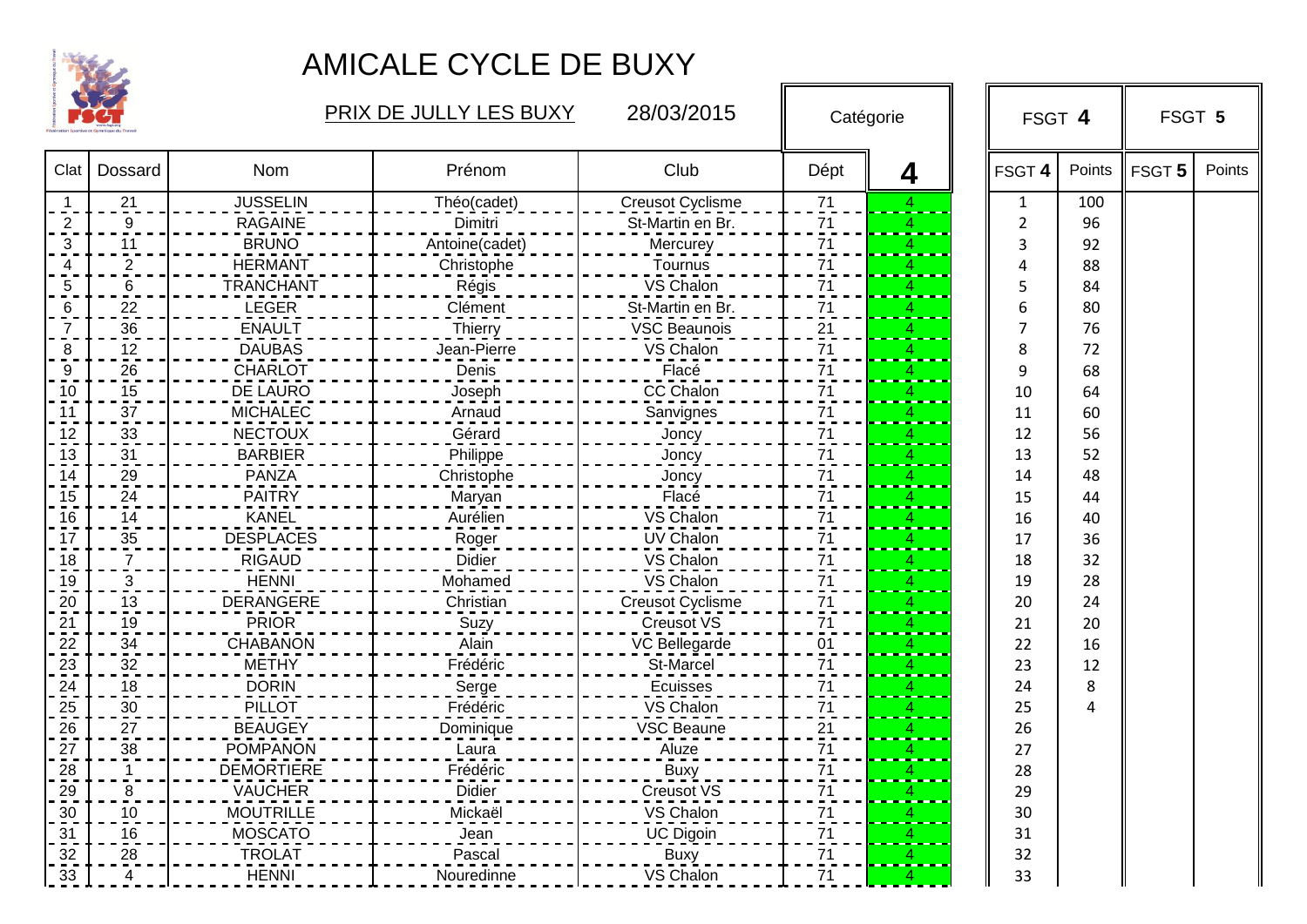

|      | <b>COMPA</b> |                  | PRIX DE JULLY LES BUXY |                |      | Catégorie | FSGT 4 |        | FSGT 5             |        |
|------|--------------|------------------|------------------------|----------------|------|-----------|--------|--------|--------------------|--------|
| Clat | Dossard      | Nom              | Prénom                 | Club           | Dépt | Д         | FSGT 4 | Points | $\parallel$ FSGT 5 | Points |
| 34   | 20           | <b>BEJARANO</b>  | Joan                   | VS Chalon      | 71   |           | 34     |        |                    |        |
| 35   |              | <b>DEMEUZOY</b>  | Alain                  | Verdun         | 71   |           | 35     |        |                    |        |
| 36   | 41           | <b>COUCKUYT</b>  | Marc                   | Joncy          | 71   |           | 36     |        |                    |        |
|      | 17           | <b>DORIN</b>     | Julien                 | Ecuisses       | 71   |           |        |        |                    |        |
|      | 23           | <b>COUREAU</b>   | Christian              | Paray Cyclisme | 71   |           |        |        |                    |        |
|      | 25           | <b>TRANCHANT</b> | Yannick                | Flacé          | 71   |           |        |        |                    |        |
|      | 39           | <b>POMPANON</b>  | Margot                 | Aluze          | 71   |           |        |        |                    |        |
| -41  |              |                  |                        |                |      |           |        |        |                    |        |
| 42   |              |                  |                        |                |      |           |        |        |                    |        |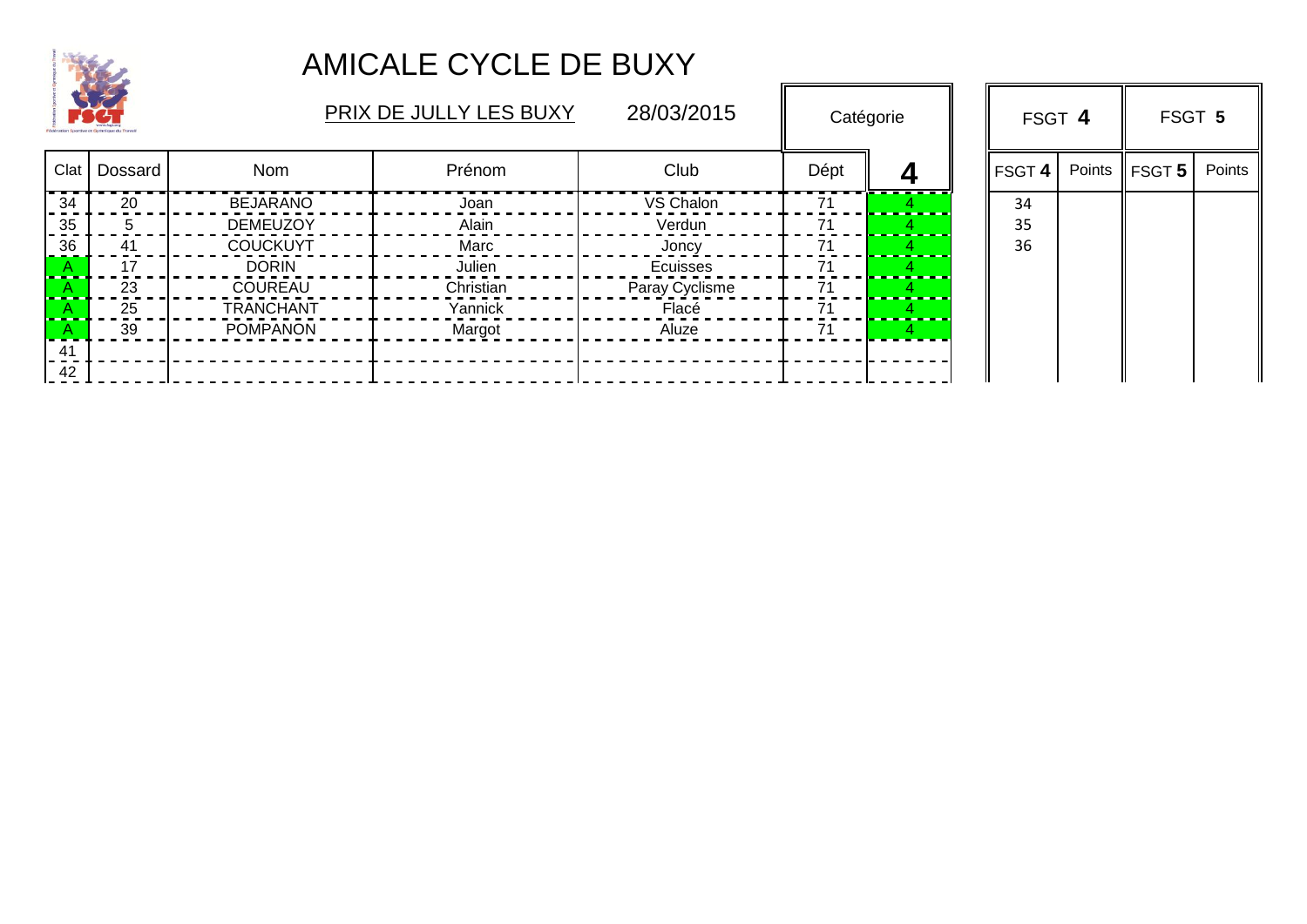

|      |         |                          | PRIX DE JULLY LES BUXY | 28/03/2015              | Catégorie       |                | FSGT 5 |        | FSGT 6 |        |  |
|------|---------|--------------------------|------------------------|-------------------------|-----------------|----------------|--------|--------|--------|--------|--|
| Clat | Dossard | Nom                      | Prénom                 | Club                    | Dépt            | 5              | FSGT 5 | Points | FSGT 6 | Points |  |
|      | 55      | DE SOUSA AZEVEDO         | Evann(cadet)           | Ecuisses                | 71              | 5              | 1      | 100    |        |        |  |
| 2    | 88      | <b>CHARPENTIER</b>       | Chloé                  | <b>Creusot VS</b>       | 71              | 5              | 2      | 96     |        |        |  |
| 3    | 84      | <b>SIGUENZA</b>          | <b>Bernard</b>         | Tournus                 | 71              | 5              | 3      | 92     |        |        |  |
|      | 63      | <b>PLISSON</b>           | Daniel                 | VS Chalon               | $\overline{7}1$ | 5              | Δ      | 88     |        |        |  |
|      | 62      | <b>DONZEL</b>            | Roland                 | VS Chalon               | 71              | 5              | 5      | 84     |        |        |  |
|      | 57      | <b>DEMORTIERE</b>        | François(cadet)        | <b>Creusot Cyclisme</b> | 71              | 5              | 6      | 80     |        |        |  |
|      | 53      | <b>PICHARD</b>           | Jean-Louis             | <b>ASPTT Chalon</b>     | $\overline{71}$ | 5              | 7      | 76     |        |        |  |
|      | 54      | DE SOUSA AZEVEDO         | Kelyann(cadet)         | Ecuisses                | 71              | 5              | 8      | 72     |        |        |  |
| 9    | 89      | CANNARD                  | Jean-François          | St-Marcel               | $\overline{71}$ | 5              | 9      | 68     |        |        |  |
| 10   | 71      | <b>PALUMBO</b>           | Giulio                 | VS Chalon               | 71              | 5              | 10     | 64     |        |        |  |
| 11   | 72      | <b>THIVELET</b>          | Christian              | Paray Cyclisme          | 71              | $\sqrt{5}$     | 11     | 60     |        |        |  |
| 12   | 66      | <b>BURY</b>              | Bernard                | <b>Buxy</b>             | 71              | $\overline{5}$ | 12     | 56     |        |        |  |
| 13   | 67      | <b>BARATIN</b>           | Yves                   | VC Trévoux              | 01              | 5              | 13     | 52     |        |        |  |
| 14   | 56      | <b>RABUT</b>             | Eric                   | St-Martin en Br.        | 71              | $\overline{5}$ | 14     | 48     |        |        |  |
| 15   | 61      | <b>GONNEAUD</b>          | Patrick                | St-Vallier              | 71              | $\overline{5}$ | 15     | 44     |        |        |  |
| 16   | 69      | <b>GRIMARD</b>           | Emmanuelle             | <b>ASL Hauteville</b>   | 21              | $\overline{5}$ | 16     | 40     |        |        |  |
| 17   | 73      | <b>LEGROS</b>            | Dominique              | <b>Buxy</b>             | 71              | $\overline{5}$ | 17     | 36     |        |        |  |
| 18   | 81      | <b>PIFFAUT</b>           | Michel                 | VS Chalon               | 71              | $\frac{5}{1}$  | 18     | 32     |        |        |  |
| 19   | 82      | <b>FLATTOT</b>           | Jacky                  | VS Chalon               | 71              | $\frac{5}{1}$  | 19     | 28     |        |        |  |
| 20   | 86      | <b>PICARD</b>            | Bernard                | VS Chalon               | 71              | $\frac{5}{1}$  | 20     | 24     |        |        |  |
| 21   | 87      | <b>VERRIEN</b>           | Alain                  | St-Marcel               | $\frac{71}{1}$  | $\frac{5}{1}$  | 21     | 20     |        |        |  |
| 22   | 68      | <b>GEOFFROY</b>          | Patrick                | VS Chalon               | 71              | 5              | 22     | 16     |        |        |  |
| 23   | 85      | <b>BONIN</b>             | Lionel                 | Verdun                  | 71              | 5              | 23     | 12     |        |        |  |
| 24   | 59      | <b>DUCHENE</b>           | Jean-Jacques           | <b>CSE Creusot</b>      | $71$            | 5              | 24     | 8      |        |        |  |
| 25   | 60      | <b>JOBLOT</b>            | Alexis(cadet)          | <b>Buxy</b>             | $71$            | 5              | 25     | 4      |        |        |  |
| 26   | 83      | <b>SAMMUT</b>            | Jean-Pierre            | VC Chatillon            | $\overline{21}$ | 5              | 26     |        |        |        |  |
| 27   | 58      | QUIVET                   | Alain                  | <b>CC Replonges</b>     | 01              | 5              | 27     |        |        |        |  |
| 28   | 64      | <b>LHERISSON</b>         | Etienne(cadet)         | Joncy                   | 71              | 5              | 28     |        |        |        |  |
| 29   | 51      | <b>MAITROT</b>           | Jean-Claude            | Tournus                 | 71              | 5              | 29     |        |        |        |  |
| 30   | 70      | <b>AMILAIN</b>           | Christian              | Tournus                 | 71              | 5              | 30     |        |        |        |  |
| 31   | 75      | <b>METZ</b>              | Thierry                | <b>ASPTT Chalon</b>     | $\overline{7}1$ | 5              | 31     |        |        |        |  |
| 32   | 80      | <b>LAROZZE FRANCEZAT</b> | Jordan                 | Louhans                 | $\overline{71}$ | 5              | 32     |        |        |        |  |
| 33   | 65      | <b>BERT</b>              | Fabien(cadet)          | Joncy                   | $\overline{71}$ | 5              | 33     |        |        |        |  |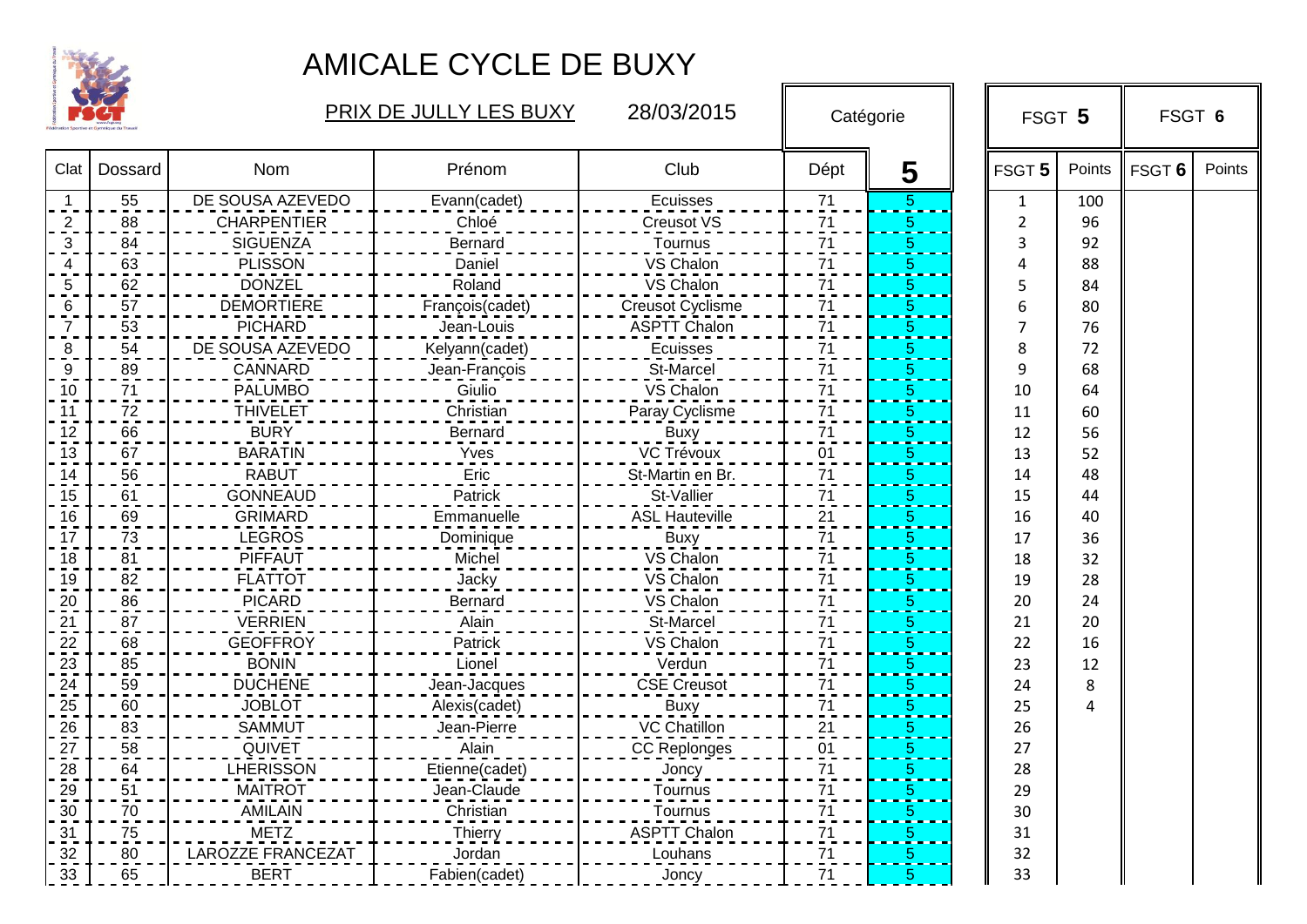

| $\rightarrow$ |                |                  | PRIX DE JULLY LES BUXY | 28/03/2015          |      | Catégorie |  |               |        | FSGT 5 |        | FSGT 6 |  |
|---------------|----------------|------------------|------------------------|---------------------|------|-----------|--|---------------|--------|--------|--------|--------|--|
|               | Clat   Dossard | <b>Nom</b>       | Prénom                 | Club                | Dépt | 5         |  | <b>FSGT 5</b> | Points | FSGT 6 | Points |        |  |
| 34            | 52             | <b>GERRITSEN</b> | Edwin                  | <b>ASPTT Chalon</b> |      |           |  | 34            |        |        |        |        |  |
|               | 74             | <b>MOREAU</b>    | Christophe             | VS Chalon           |      |           |  |               |        |        |        |        |  |
|               | 78             | <b>GRILLOT</b>   | Jean-Michel            | <b>ASPTT Dijon</b>  | 21   |           |  |               |        |        |        |        |  |
| <b>NC</b>     | 76             | <b>GALLAND</b>   | François               | St-Marcel           | 71   |           |  |               |        |        |        |        |  |
| <b>NC</b>     | 77             | <b>BUE</b>       | René                   | St-Marcel           |      |           |  |               |        |        |        |        |  |
| <b>NC</b>     | 79             | <b>BOULLY</b>    | Rémi                   | Louhans             | 71   |           |  |               |        |        |        |        |  |
| 40            |                |                  |                        |                     |      |           |  |               |        |        |        |        |  |
| 41            |                |                  |                        |                     |      |           |  |               |        |        |        |        |  |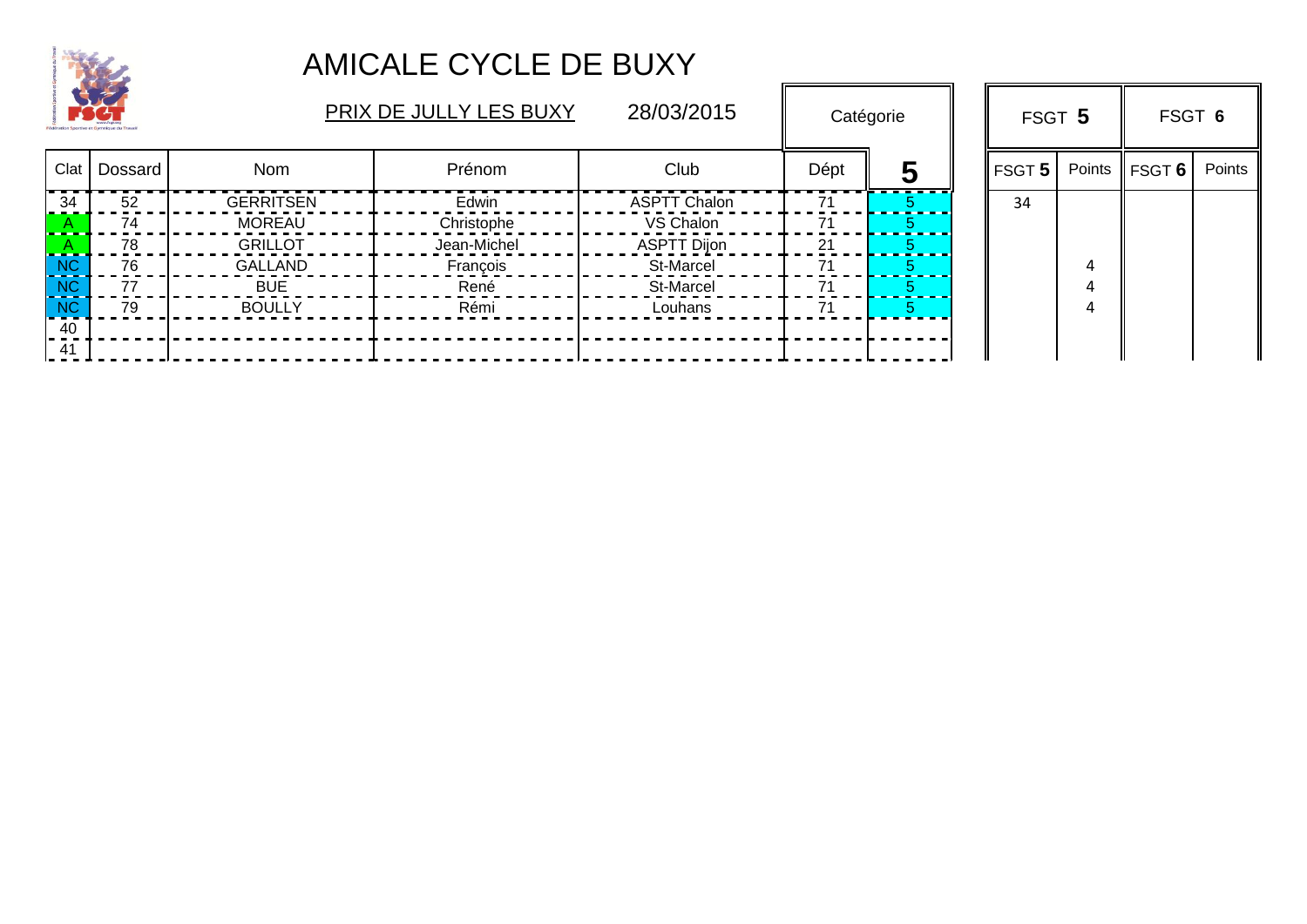

|                         |                |                    | PRIX DE JULLY LES BUXY | 28/03/2015          |      | Catégorie       |              | FSGT 6 |
|-------------------------|----------------|--------------------|------------------------|---------------------|------|-----------------|--------------|--------|
| Clat                    | Dossard        | Nom                | Prénom                 | Club                | Dépt | 6               | FSGT 6       | Points |
| $\overline{\mathbf{1}}$ | 5              | <b>SIDOTI</b>      | Michel                 | VS Chalon           | 71   | 6               | $\mathbf{1}$ | 100    |
| $\overline{2}$          | 12             | <b>PRIOR</b>       | José                   | <b>Creusot VS</b>   | 71   | 6               | 2            | 96     |
| 3                       | 21             | <b>GILLOT</b>      | Raymond                | <b>Buxy</b>         | 71   | 6               | ੨            | 92     |
| 4                       | 11             | <b>MICHAUDET</b>   | Jean                   | St-Marcel           | 71   | 6               |              | 88     |
| 5                       | 27             | <b>ESCUTENAIRE</b> | Maurice                | VS Chalon           | 71   | 6               |              | 84     |
| 6                       | 17             | <b>DUMONT</b>      | Gervais                | Verdun              | 71   | 6               |              | 80     |
| $\overline{7}$          | $9\,$          | <b>MOISSON</b>     | Michel                 | <b>ASPTT Chalon</b> | 71   | 6               |              | 76     |
| 8                       | 6              | <b>DEMORTIERE</b>  | Aude                   | Sanvignes           | 71   | 6               | 8            | 72     |
| 9                       | 24             | VASSOS             | Frédéric               | <b>ASPTT Chalon</b> | 71   | 6               | 9            | 68     |
| 10                      | 13             | <b>PICARD</b>      | Odette                 | VS Chalon           | 71   | 6               | 10           | 64     |
| 11                      |                | <b>RIBOLLET</b>    | Guy                    | Tournus             | 71   | 6               | 11           | 60     |
| 12                      | 26             | <b>CHAMBREY</b>    | <b>Didier</b>          | Verdun              | 71   | $6\phantom{1}6$ | 12           | 56     |
| 13                      | 19             | <b>BONNEFOY</b>    | Henry                  | <b>ASPTT Chalon</b> | 71   | 6               | 13           | 52     |
| 14                      | 23             | <b>CHANDET</b>     | André                  | Sanvignes           | 71   | $6\phantom{1}6$ | 14           | 48     |
| 15                      | 16             | <b>PROTHIAU</b>    | Madeleine              | St-Martin en Br.    | 71   | 6               | 15           | 44     |
| 16                      | 3              | <b>MICHAUDET</b>   | Guy                    | St-Martin en Br.    | 71   | 6               | 16           | 40     |
| 17                      | $\overline{c}$ | <b>FLAMIER</b>     | Norbert                | VS Chalon           | 71   | 6               | 17           | 36     |
| 18                      | $\overline{7}$ | <b>GUIGUE</b>      | Jordi                  | UV Chalon           | 71   | $6\phantom{1}6$ | 18           | 32     |
| 19                      | 14             | <b>MARCHETTI</b>   | Mario                  | <b>Ecuisses</b>     | 71   | 6               | 19           | 28     |
| 20                      | 20             | <b>DELBLOUWE</b>   | Nadine                 | Sanvignes           | 71   | 6               | 20           | 24     |
| 21                      | 18             | <b>DELEY</b>       | Frédéric               | Gueugnon            | 71   | $6\phantom{1}6$ | 21           | 20     |
| 22                      | 10             | <b>MAZUE</b>       | Laurent                | St-Martin en Br.    | 71   | 6               | 22           | 16     |
| 23                      | 15             | <b>GROS</b>        | Guy                    | <b>ASPTT Chalon</b> | 71   | $6\phantom{1}6$ | 23           | 12     |
| 24                      | $\overline{4}$ | <b>BADOUX</b>      | Georges                | <b>ASPTT Chalon</b> | 71   | 6               | 24           | 8      |
| 25                      | 8              | <b>GUIGUE</b>      | Joël                   | UV Chalon           | 71   | $6\phantom{1}6$ | 25           | 4      |
| 26                      | 22             | <b>CHOMETTON</b>   | Patrick                | Verdun              | 71   | 6               | 26           |        |
| nc                      | 25             | <b>BOSC</b>        | Raoul                  | VS Chalon           | 71   | 6               |              |        |
| 28                      |                |                    |                        |                     |      |                 |              |        |
| 29                      |                |                    |                        |                     |      |                 |              |        |
|                         |                |                    |                        |                     |      |                 |              |        |